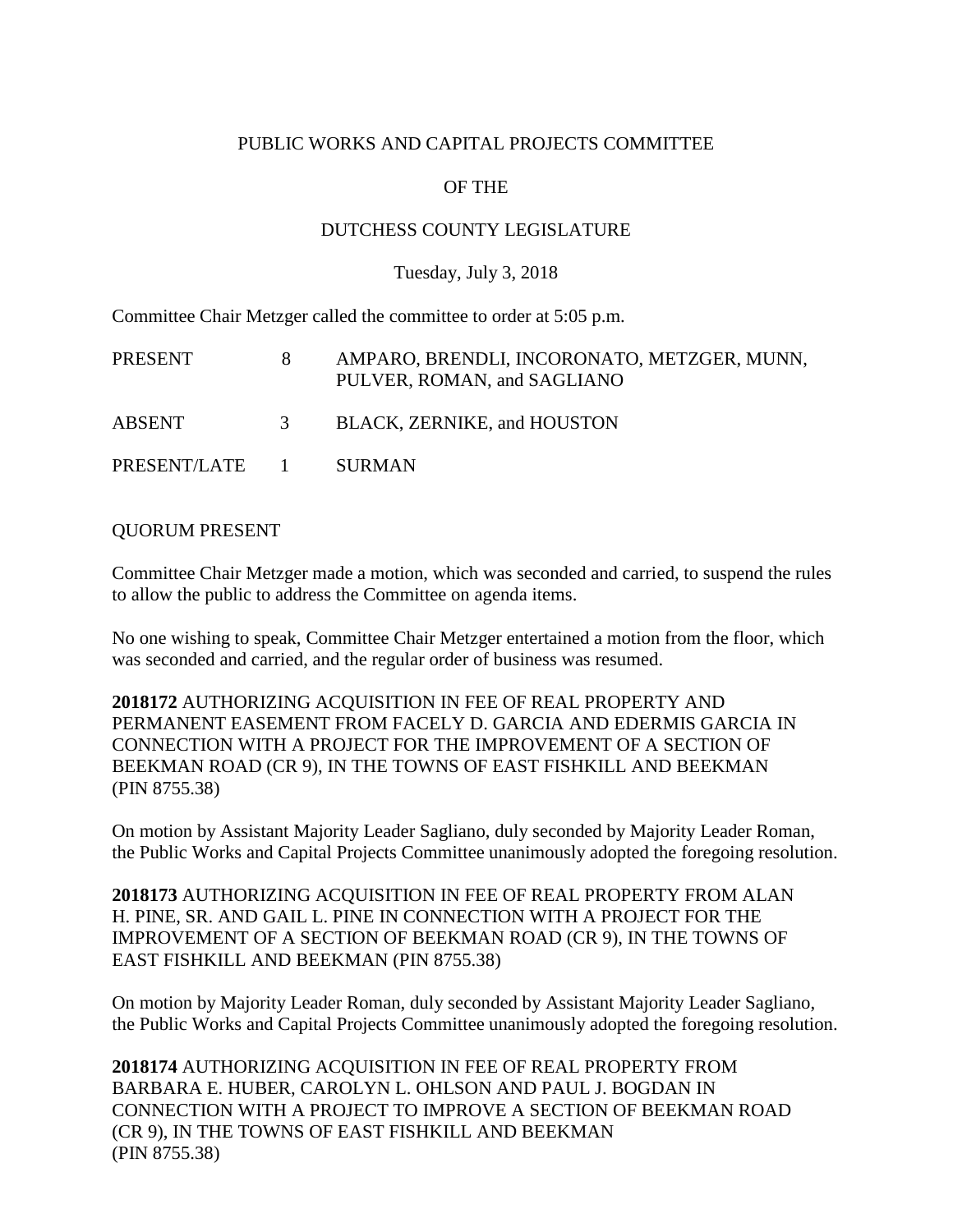On motion by Majority Leader Roman, duly seconded by Assistant Majority Leader Sagliano, the Public Works and Capital Projects Committee unanimously adopted the foregoing resolution.

**2018175** AUTHORIZATION TO ACQUIRE A FEE ACQUISITION FROM MARK A. LANCASTER AND LOREN LANCASTER, IN CONNECTION WITH THE MYERS CORNERS ROAD (CR 93) IMPROVEMENTS PROJECT, TOWN OF WAPPINGER (PIN 8755.45)

On motion by Majority Leader Roman, duly seconded by Assistant Majority Leader Sagliano, the Public Works and Capital Projects Committee unanimously adopted the foregoing resolution.

**2018176** AUTHORIZATION TO ACQUIRE A FEE ACQUISITION FROM ARNOLD STEPNEY, IN CONNECTION WITH THE MYERS CORNERS ROAD (CR 93) IMPROVEMENT PROJECT, TOWN OF WAPPINGER (PIN 8755.45)

On motion by Majority Leader Roman, duly seconded by Assistant Majority Leader Sagliano, the Public Works and Capital Projects Committee unanimously adopted the foregoing resolution.

**2018177** AUTHORIZATION TO ACQUIRE A FEE ACQUISITION FROM ROGER A. RYNKIEWICZ AND DENISE RYNKIEWICZ, IN CONNECTION WITH THE MYERS CORNERS ROAD (CR 93) IMPROVEMENT PROJECT, TOWN OF WAPPINGER (PIN 8755.45)

On motion by Majority Leader Roman, duly seconded by Assistant Majority Leader Sagliano, the Public Works and Capital Projects Committee unanimously adopted the foregoing resolution.

**2018178** AUTHORIZATION TO ACQUIRE A PERMANENT EASEMENT FROM GAS LAND PETROLEUM, INC. IN CONNECTION WITH THE MYERS CORNERS ROAD (CR 93) IMPROVEMENT PROJECT, TOWN OF WAPPINGER (PIN 8755.45)

On motion by Majority Leader Roman, duly seconded by Assistant Majority Leader Sagliano, the Public Works and Capital Projects Committee unanimously adopted the foregoing resolution.

**2018179** AUTHORIZATION TO ACQUIRE A FEE ACQUISITION FROM REMARKABLE PAPER, LLC, IN CONNECTION WITH THE PROJECT KNOWN AS THE REPLACEMENT OF CULVERT RH-13 TURKEY HILL ROAD (CR 56), TOWN OF RED HOOK, NEW YORK

On motion by Majority Leader Roman, duly seconded by Assistant Majority Leader Sagliano, the Public Works and Capital Projects Committee unanimously adopted the foregoing resolution.

**2018180** AUTHORIZING ACQUISITION OF PERMANENT EASEMENT FROM RONALD PETTINATI AND JACQUELINE PETTINATI IN CONNECTION WITH THE IMPROVEMENT OF A SECTION OF BEEKMAN ROAD (CR 9), IN THE TOWNS OF EAST FISHKILL AND BEEKMAN (PIN 8755.38)

On motion by Majority Leader Roman, duly seconded by Assistant Majority Leader Sagliano, the Public Works and Capital Projects Committee unanimously adopted the foregoing resolution.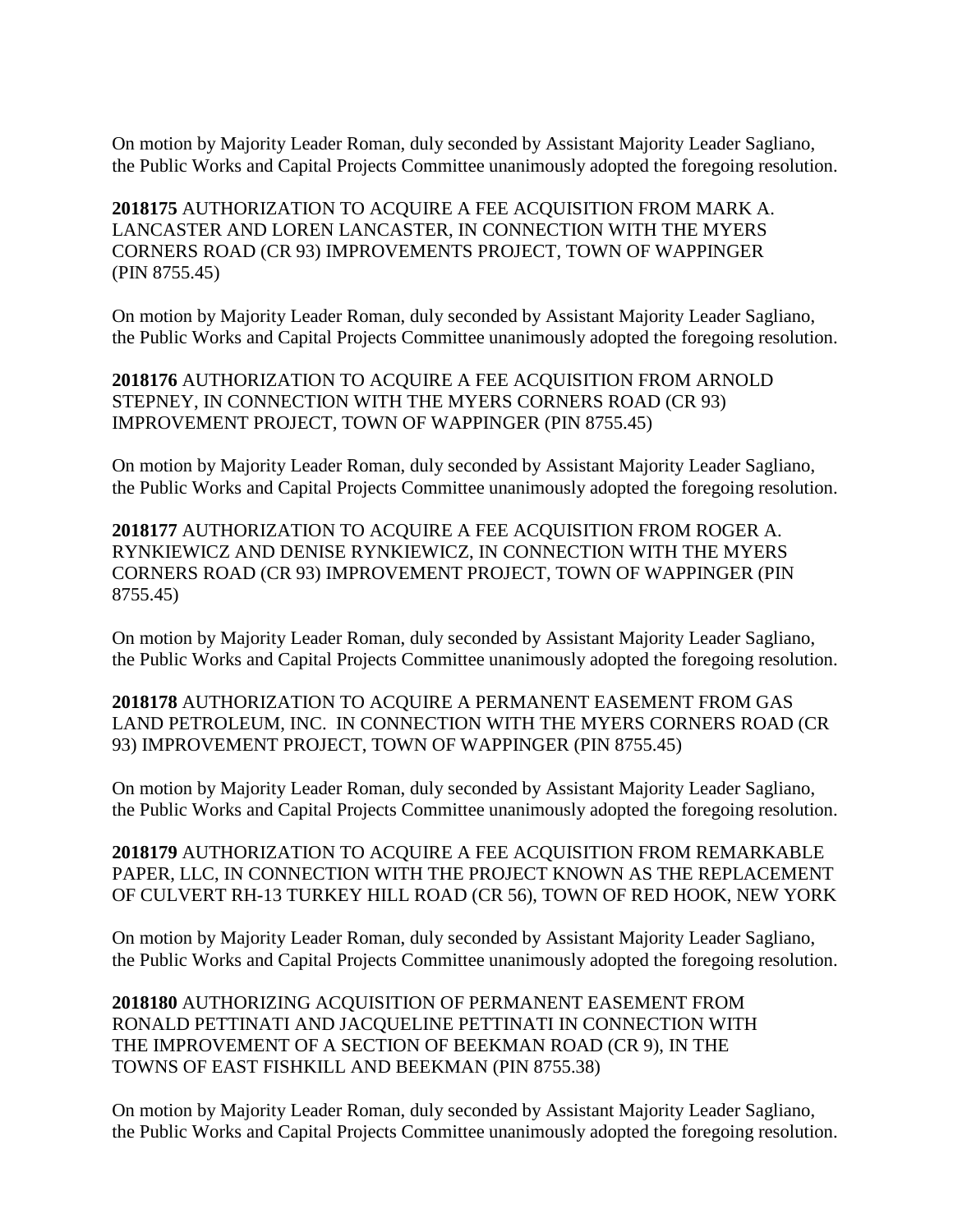## **2018181** AUTHORIZING ACQUISITION OF A PERMANENT EASEMENT FROM GIL W. PALACIO AND SARAH F. PALACIO IN CONNECTION WITH A PROJECT FOR THE IMPROVEMENT OF A SECTION OF BEEKMAN ROAD (CR 9), TOWNS OF EAST FISHKILL AND BEEKMAN (PIN 8755.38)

On motion by Majority Leader Roman, duly seconded by Assistant Majority Leader Sagliano, the Public Works and Capital Projects Committee unanimously adopted the foregoing resolution.

**2018182** AUTHORIZING THE IMPLEMENTATION, AND FUNDING, IN THE FIRST INSTANCE 100% OF THE FEDERAL-AID AND STATE "MARCHISELLI" PROGRAM-AID ELIGIBLE COSTS, OF A TRANSPORTATION FEDERAL-AID PROJECT, AND APPROPRIATING FUNDS THEREFORE

On motion by Majority Leader Roman, duly seconded by Assistant Majority Leader Sagliano, the Public Works and Capital Projects Committee unanimously adopted the foregoing resolution.

**2018183** AUTHORIZING CONDEMNATION PROCEEDING FOR FEE ACQUISITION AGAINST JAYNE R. MORGAN IN CONNECTION WITH THE OLD HOPEWELL ROAD (CR 28)/ALL ANGELS HILL ROAD (CR 94) INTERSECTION IMPROVEMENTS PROJECT IN THE TOWN OF WAPPINGER, DUTCHESS COUNTY, NEW YORK (PIN 8758.71)

On motion by Majority Leader Roman, duly seconded by Assistant Majority Leader Sagliano, the Public Works and Capital Projects Committee unanimously adopted the foregoing resolution.

**2018184** AUTHORIZATION TO RESERVE FUNDS RECEIVED IN 2017 FROM A SETTLEMENT TO PAY FOR REPAIRS TO HANGAR DOORS AT THE HUDSON VALLEY REGIONAL AIRPORT

On motion by Majority Leader Roman, duly seconded by Assistant Majority Leader Sagliano, the Public Works and Capital Projects Committee unanimously adopted the foregoing resolution.

**2018185** AUTHORIZATION TO USE CURRENT FUNDS TO PAY A 2017 DEPARTMENT OF PUBLIC WORKS - PUBLIC TRANSIT DIVISION INVOICE

On motion by Majority Leader Roman, duly seconded by Assistant Majority Leader Sagliano, the Public Works and Capital Projects Committee unanimously adopted the foregoing resolution.

# **2018186** AMENDING THE 2018 ADOPTED COUNTY BUDGET AS IT PERTAINS TO THE DEPARTMENT OF PUBLIC WORKS - PUBLIC TRANSIT DIVISION

On motion by Majority Leader Roman, duly seconded by Assistant Majority Leader Sagliano, the Public Works and Capital Projects Committee unanimously adopted the foregoing resolution.

**2018187** AMENDING THE 2018 ADOPTED COUNTY BUDGET TO CREATE A CAPITAL PROJECT ACCOUNT LINE AS IT PERTAINS TO THE DEPARTMENT OF PUBLIC **WORKS** 

Assistant Minority Leader Munn made a motion, duly seconded by Legislator Amparo, to amend the resolution to delete the following "WHEREAS, the grant revenue (SAM) is ultimately not